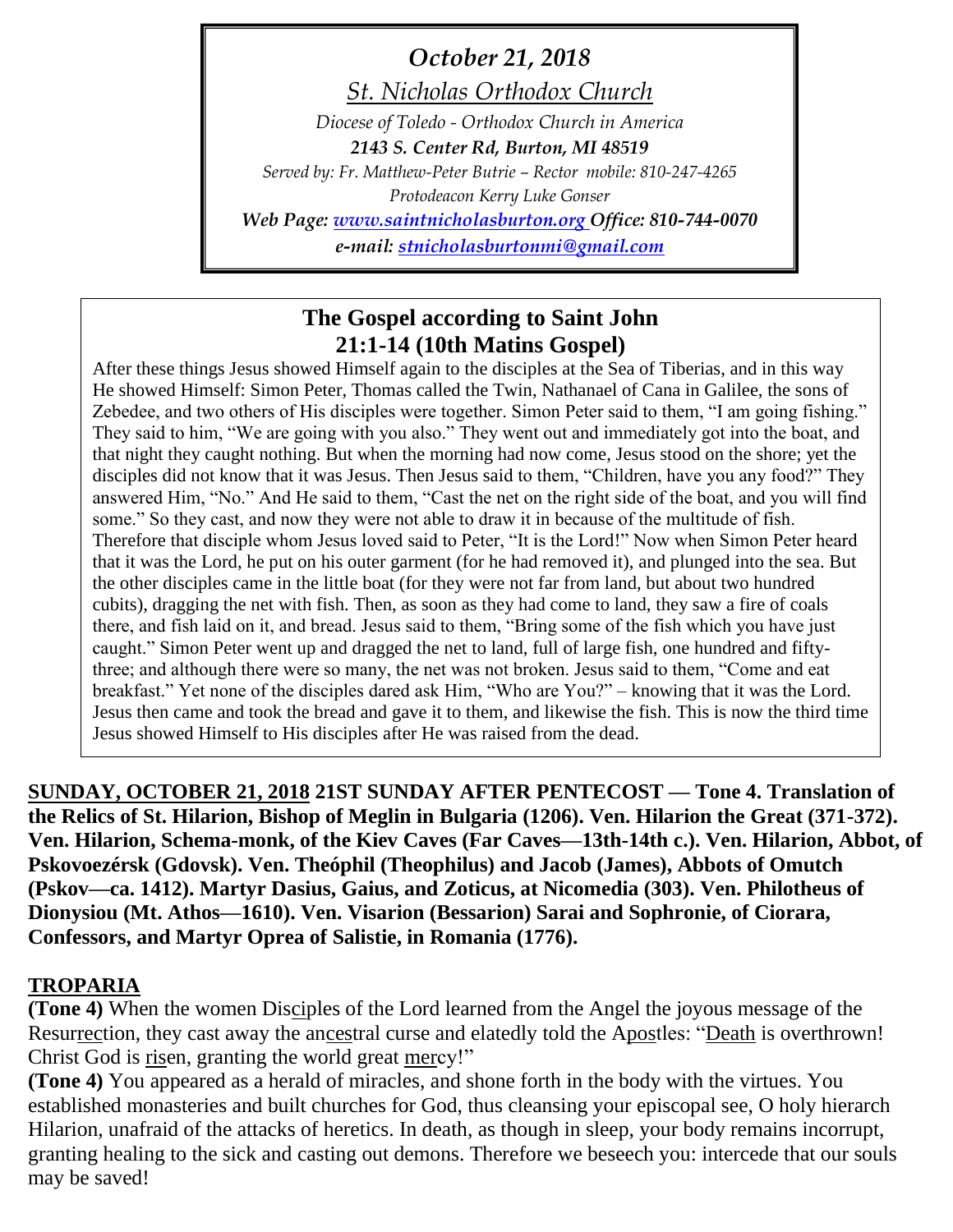**(Tone 4)** In truth you were revealed to your flock as a rule of faith, a model of meekness, and teacher of abstinence, so you won the heights by humility, and riches by poverty, O Holy Father Nicholas, intercede with Christ God to save our souls.

### **KONTAKION**

**(Tone 6)** Protection of Christians never failing, Mediatress before the Creator, ever constant. Do not despise the voice of prayer of sinners, but in your goodness come to help us who faithfully call upon you. Hasten to entreat, hurry to pray, O Theotokos, interceding always for those honor you.

### *The Prokeimenon in the First Tone:* **My mouth shall speak wisdom, / and the meditation of my heart shall be understanding.** *v.* **Hear this, all nations; give ear, all inhabitants of the world.**

**THE EPISTLE OF PAUL TO THE HEBREWS (7:26-8:2)** Brethren: it was fitting that we should have such a high priest, holy, blameless, unstained, separated from sinners, exalted above the heavens. He has no need, like those high priests, to offer sacrifices daily, first for his own sins and then for those of the people; he did this once for all when he offered up himself. Indeed, the law appoints men in their weakness as high priests, but the word of the oath, which came later than the law, appoints a Son who has been made perfect for ever. Now the point in what we are saying is this: we have such a high priest, one who is seated at the right hand of the throne of the Majesty in heaven, a minister in the sanctuary and the true tent which is set up not by man but by the Lord.

### *Alleluia, Tone 4*

*v:* **Go forth, prosper and reign, for the sake of meekness, righteousness and truth.**

*v:* **For Thou lovest righteousness, and doth hate iniquity.**

**COMMUNION HYMN** Praise the Lord from the heavens, praise Him in the highest! Alleluia, Alleluia, Alleluia!

#### **["Our culture has wrongly equated loving everyone with approving everything"—why and how this saying](https://apriestoftheorthodoxchurch.wordpress.com/2018/10/13/our-culture-has-wrongly-equated-loving-everyone-with-approving-everything-why-and-how-this-saying-is-wrong/)  is [wrong](https://apriestoftheorthodoxchurch.wordpress.com/2018/10/13/our-culture-has-wrongly-equated-loving-everyone-with-approving-everything-why-and-how-this-saying-is-wrong/)**

This meme apparently does the rounds of Facebook these days. A friend pointed to the basic problem of this saying: "The word that stands out is 'approving.' Who is doing the approving? A generic someone? Me? Hardly. If the hand that struck the Savior did not wither but rather He went all the way to death for that very person who struck him (who is me), it is clear that it's not a matter of approving or not approving but rather it is a matter of God's love for us, of Him who gives us complete and utter freedom such that He will not bruise our freedom in order to bring us to repentance."

Exactly! This saying is wrong because it lacks the proper language in which such things as right and wrong, virtue and sin, have to be expressed. The proper language is Christ, our life. And it seems to me that at the heart of that language is the way Christ sees us.

Allow me to put it bluntly: the essence of spiritual life is to see the world as Christ sees the world. This is what it ultimately means to be like God. And when Christ looks at the human being, He sees Himself. He sees right through our sinfulness, through this soot that dirties us, and sees what we truly are: icons of Him, dust formed into divine resemblance.

So, loving everyone? First, I doubt that this culture loves everyone. If it does anything resembling love, it is self-pleasing and self-aggrandizing, which paradoxically always hurts others. Today's love for all is showing its hurtful nature. Approving everything? Our relation with each other should never be a matter of approval. It should be a matter of true, self-sacrificial love. It is only that which takes down the distances between us, as the Incarnation did. What I am trying to say is that even looking at someone with distance of any kind means not to see them truly, for what they truly are. Sin is one thing, and the human being another. When we see sin in someone we don't see that person accurately, truly. We look at our fellow human being with distance, not the way Christ does. This is what we are after: to see people as Christ sees them. Selflessly, self-sacrificially, lovingly. Do we do that when we offer approval or our "love"? This is the ultimate question here!

. [https://apriestoftheorthodoxchurch.wordpress.com/2018/10/13/our-culture-has-wrongly-equated-loving-everyone](https://apriestoftheorthodoxchurch.wordpress.com/2018/10/13/our-culture-has-wrongly-equated-loving-everyone-with-approving-everything-why-and-how-this-saying-is-wrong/)[with-approving-everything-why-and-how-this-saying-is-wrong/](https://apriestoftheorthodoxchurch.wordpress.com/2018/10/13/our-culture-has-wrongly-equated-loving-everyone-with-approving-everything-why-and-how-this-saying-is-wrong/)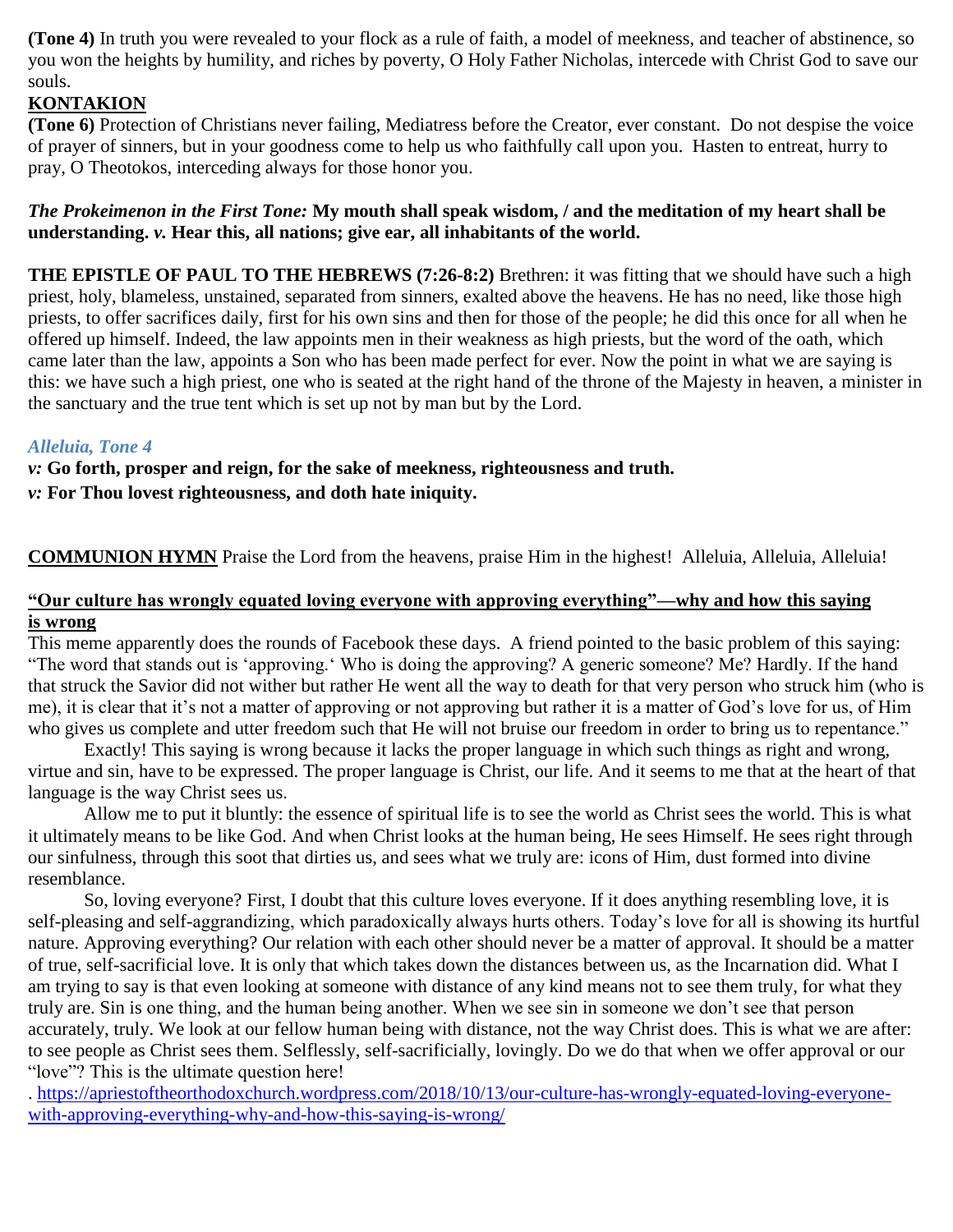#### October 21, 2018

### **CANDLE INTENTIONS FOR THE HEALTH AND BLESSINGS OF**

Eugene Akkerman~birthday Akkerman family and the settlement of the settlement of the settlement of the settlement of the settlement of the settlement of the settlement of the settlement of the settlement of the settlement Fr. Tom, Fr. Dimitrie, Fr. Anthony, Aaron, Reggie, John, Alex, Rimi, Allen, Deborah, JoAnn, Susan, Luba, Kosta, David, Anna, Walt, Vladimir, Dorothy, Michael, Allison, Stojan, Mira, Bosa, Jeanette, Christopher, Ted, Marlene, Marcia, Joseph, Nicholas, Margaret, Gladys, my family and friends Joe Tome Special Intention Joe Tome Health & blessings of Taisa Akkerman family Kumovi Stojan, Mira & family. Blessings & good health Kuma Bosa

န္သြားေနရွိပ္ေခါင္ဆီးေနရွိပ္ေခါင္း ပန္ဆိုးေနရွိပ္ေခါင္သိမ္းရွိပ္ေနရွိပ္ေခါင္း ရွိပ္ေခါင္းေခါင္ဆီးေ

#### **CANDLE INTENTIONS FOR BLESSED REPOSE**

Memory Eternal~Lewis Elieff~Blessed Repose His family Kum Luka u pokoj duše. Blessed Repose~Eternal Memory. Bog da dušu prosti! Kuma Bosa

### **ETERNAL LIGHT AT THE ALTAR**



**WELCOME** to all our friends and visitors. Please join us in our fellowship hall.

**COFFEE, DONUTS & DESSERTS** are provided today by Mira, Stojan & family in memory of Luka Prusac.

#### **ELECTION OF PARISH COUNCIL, AUDITORS, LAY DELEGATES & NOMINATING COMMITTEE As of October 19, 2018 the nominees are: Parish Council Nominees (3 will be elected)**

Michelle Gerzevske Sharon Jernigan (term ending 2018) Fannia Young Kathy Gonser (term ending 2018) Cathy Steiner (term ending 2018)

#### **Auditors Nominees (1 need to be elected)**

Linda Branoff

Lay Delegate Nominees will also be voted on for the 2019 Diocesan Conference to be held at St. Nicholas Church, Fort Wayne, IN in the fall of 2019:

**2019 Diocesan Conference Lay Delegate Nominees (1 will be elected)**

Deborah Gonser-Adams J. Joseph Tome

**Nominating Committee Nominees (all are currently on the Nominating Committee):**

Deborah Gonser-Adams Paul Brayan Christine Panoff Fred Paul J. Joseph Tome *If your name is listed above and you do not wish to run for the parish council or auditor OR if you would like to nominate someone, please call the parish office at 810-744-0070.*

### **The annual elections will take place on Sunday, November 4.***\*\*\*Absentee Ballots will be made available in the parish office beginning October 21\*\*\**

#### **To vote at this meeting, you must meet these requirements from the Parish Bylaws (rev. 2013): Article VI - Parish Members in Good Standing**

- 1. A member of the parish "in good standing" must be 18 years of age or over and must be baptized and chrismated (confirmed) in the Orthodox Church or have been duly and properly received, if a convert, into the Church according to the decisions of the parish priest and, if necessary, the Diocesan Bishop…
- 3. A member of the parish must make Holy Confession and receive Holy Communion at least once a year especially during Great Lent or Holy Week.

Additionally, a parish member must sign a Pledge card.